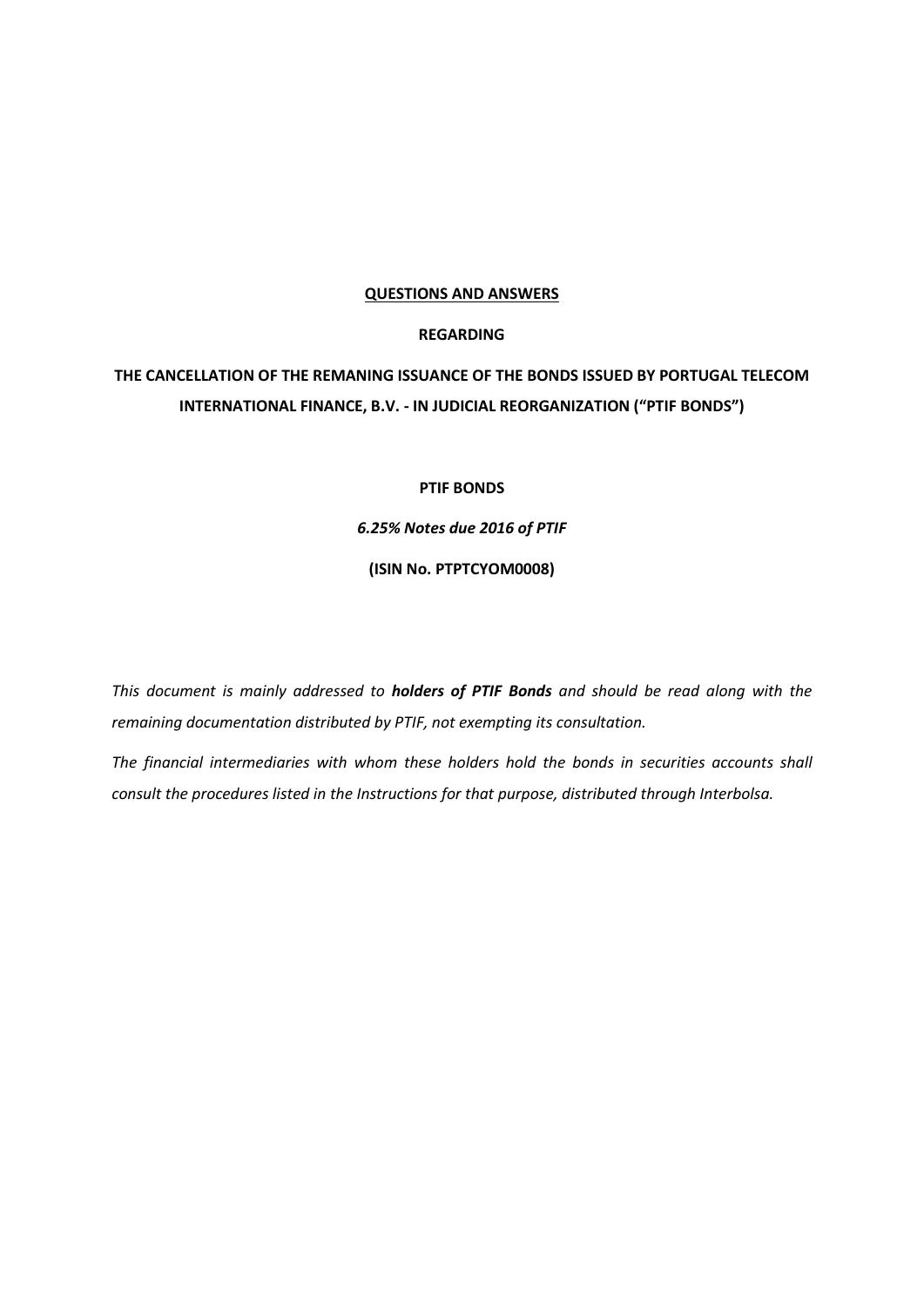## **LIST OF QUESTIONS AND ANSWERS**

- 1. What is the Cancellation of PTIF Bonds and what does it consist of?
- 2. I'm still a creditor of Oi. Is my credit claim affected by the Cancellation?
- 3. What is the Default Recovery and who is entitled to it?
- 4. My PTIF Bonds are blocked for the benefit of Oi. Will they still be canceled?
- 5. When will the Cancellation take place?
- 6. But if my PTIF Bonds are canceled, what proof do I have of my credit on Oi and PTIF?
- 7. Can I submit the request for registration in the Default Recovery?
- 8. How will the submission for the registration request in the Default Recovery take place? What documents are needed?
- 9. How will Oi process the registration in the Default Recovery, following receipt of the registration request?
- 10. Will my credit be credited to any account?
- 11. After the registration is confirmed, how can I check my updated credit balance with Oi?
- 12. What is the situation of the beneficiaries of encumbrances or charges on PTIF Bonds regarding Oi, after the Cancellation?
- 13. How to proceed in case of assignment of credits or succession *mortis causa*?
- 14. How will the processing of personal data work within the scope of registration in the Default Recovery?
- 15. How will the registration be preserved in the Default Recovery?
- 16. How can I clarify any question related to Cancellation or the Default Recovery?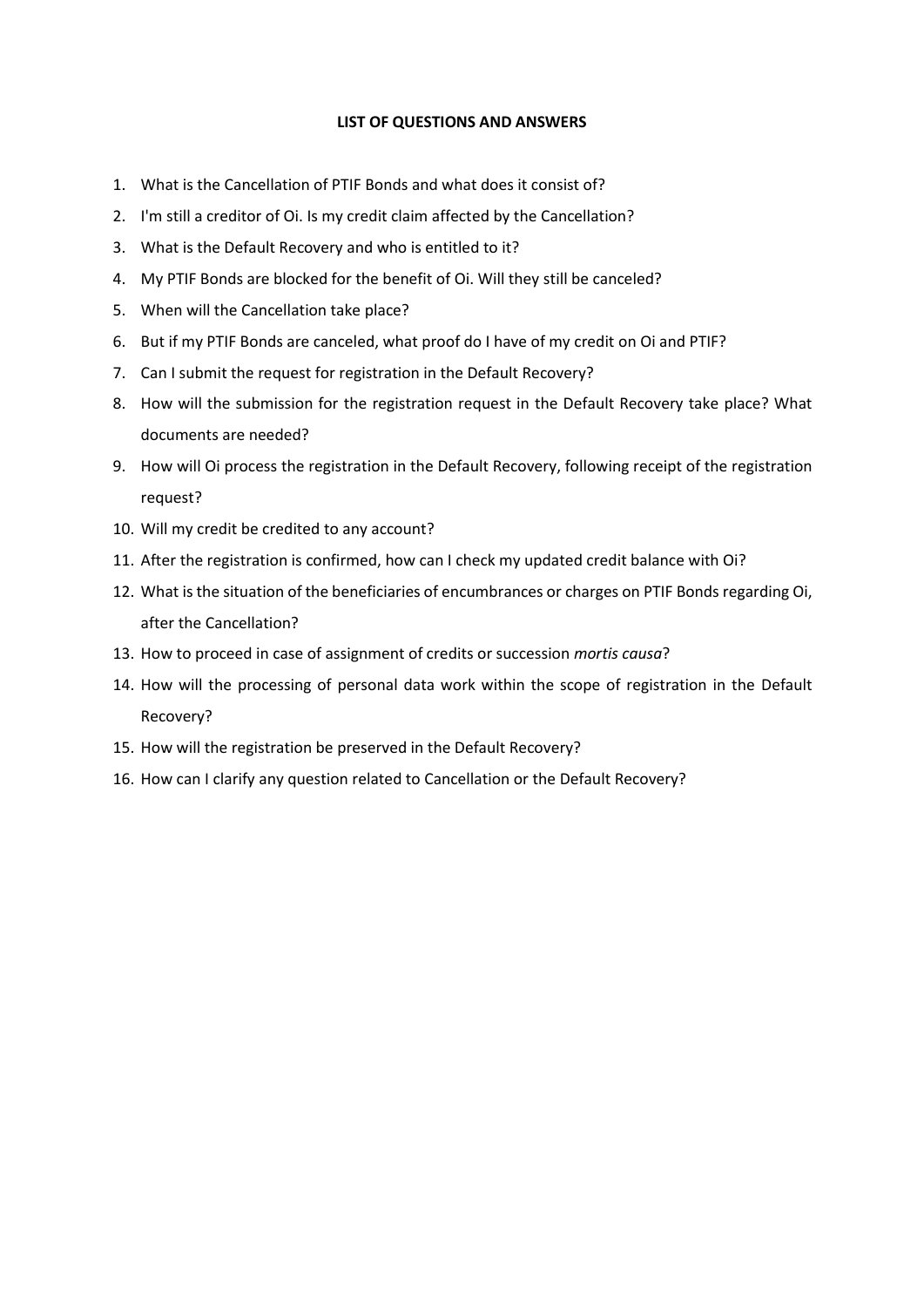#### **QUESTIONS AND ANSWERS**

#### **QUESTION 1. WHAT IS THE CANCELLATION OF PTIF BONDS AND WHAT DOES IT CONSIST OF?**

**ANSWER:** PTIF Bonds are canceled because since Portugal Telecom International Finance B.V. - under Judicial Reorganization ("**PTIF**") is subject to judicial reorganization, according to a plan approved by its creditors and judicially ratified by a decision of the Court of Amsterdam, those bonds no longer entitle credit rights over PTIF or Oi S.A. – Under Judicial Reorganization ("**Oi**").

The credit incorporated in them assumes new content and form under the terms of this plan, which resembles Oi's Judicial Reorganization Plan (**"Plan"**), and the payment will be made according to one of the options foreseen in the Plan, which can be consulted at http://www.recjud.com.br/.

The securities subsistence, such as PTIF Bonds, which no longer adequately hold any homogenous legal situation against their issuer is a source of uncertainty for the issuer and its holders and a risk for the market. Therefore, PTIF and Oi are now promoting its cancellation, under the applicable rules. It is clarified that cancellation does not consist of a transfer to Oi of the PTIF Bonds, but rather in its definitive extinction, which does not affect existing credit before Oi (check more details of the answer to **question 2**. of this Q&A).

#### **ADDITIONAL USEFUL INFORMATION**

The credit rights inherent to the bonds issued by PTIF were subject to novation under the terms of the Plan of Group Oi, approved at the General Meeting of Creditors on December 20, 2017 and approved by the 7th Business Court of the District of the Capital of State of Rio de Janeiro to January 8, 2018, whose decision was published in Brazil on February 5, 2018, and also recognized and publicized in Portugal, by the Judgment of the Lisbon Court of Appeal of October 25, 2018.

In this context, Oi launched the Program for Agreement with Creditors of Group Oi (**"Program"**), which took place between October 3 and December 8, 2017, aimed at creditors holders of Notes issued by PTIF (**"PTIF Bonds"**) residing in in Portugal, for which it undertook to advance to its creditors holding PTIF Bonds that they reached an agreement with it, the amount of up to R\$50,000.00 (at the time, equivalent to €13,451.71).

Following the Plan, the recovery of PTIF was declared in the Netherlands, and, within this process scope, a recovery plan (**"PTIF Composition Plan"**) was also approved, which is a mirror of the Plan, at the General Meeting of Creditors of PTIF, in June 1, 2018, whose approval decision, issued on June 11, 2018 by the Court of Amsterdam, has immediate and automatic application in Portugal, pursuant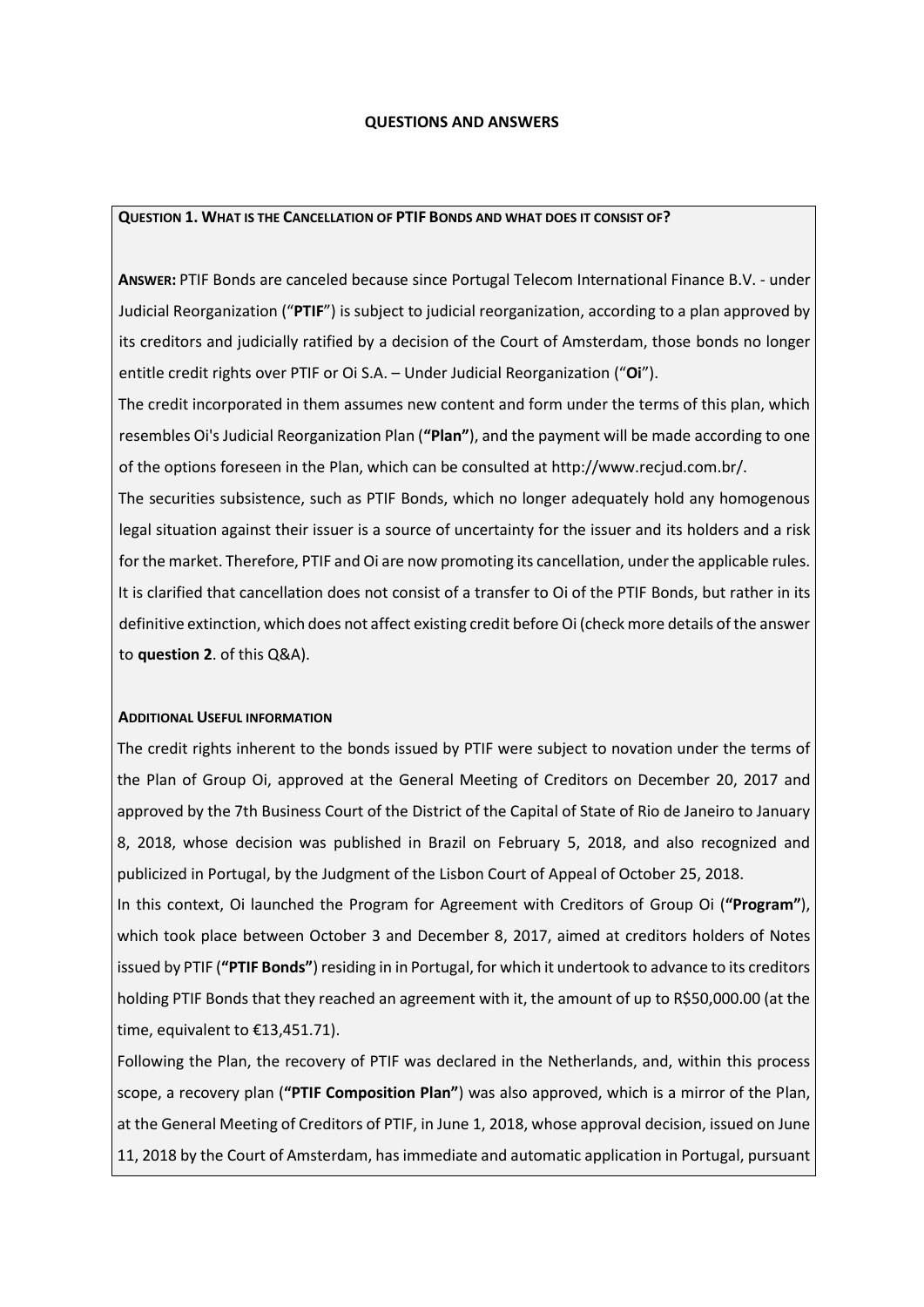to the provisions of article 32, no. 1, 1<sup>st</sup> paragraph of Regulation (EU) 2015/848 of the European Parliament and of the Council of May 20, 2015 on insolvency proceedings.

After the Program, Oi started the Recovery Election Procedure, which took place between February 6 and March 8, 2018, through which PTIF Bonds holders could choose one of the three payment options provided for in the Plan, replacing the credit right held by the extinguished bonds:

(i) the Non-Qualified Recovery, pursuant to clause 4.3.3.1 of the Plan;

(ii) the Qualified Recovery, pursuant to clause 4.3.3.2 of the Plan; and

(iii) the Default Recovery, pursuant to clause 4.3.6 of the Plan.

On March 11, 2020, the decision of the Judge of the  $7<sup>th</sup>$  Business Court of the District of Rio de Janeiro was published, which granted the Oi Group companies' request not to terminate the judicial reorganization and determined the presentation of the Amendment Proposal to the original Judicial Reorganization Plan to be approved at a New General Meeting of Creditors, which took place on September 8, 2020, and the decision was approved by the Judge of the Court of Rio de Janeiro, on October 5, 2020. This decision was recognized in Portugal through the sentence, delivered on 03.15.2021, by the Lisbon Commercial Court - Judge 7, in the scope of case no. 2926/21.9T8LSB.

As announced on August 19, 2020, in a communication sent by PTIF and Oi to the holders of the PTIF Bonds, after approval of the Amendment, PTIF and Oi would endeavor to cancel the remaining PTIF Bonds ("**Cancellation**"), without any impairment of the rights of the creditors holding them ("**Creditors**"), contained in the original Plan and in the Amendment to the Plan, both available at http://www.recjud.com.br/.

In summary, the PTIF Bonds no longer hold credit rights over PTIF or Oi, and are enforceable against them, not even that they are definitive proof of the existence of a credit, nor of the respective amount, since:

- (i) certain creditors have already been paid in full, within the scope of the Program, and their bonds have been transferred to an account held by Oi with its custodian bank and subsequently canceled by Interbolsa - Sociedade Gestora de Sistemas de Liquidação e de Sistemas Centralizados de Valores Mobiliários, S.A. ("**Interbolsa**");
- (ii) other creditors have already been partially paid under the Program, with a remaining credit for the purposes of one of the payment options provided for in the Plan;
- (iii) other creditors will still be paid under the terms of the Non-Qualified or Qualified Recovery, having, for that purpose, already transferred their position to Oi within the scope of the applicable procedure; and finally,
- (iv) others will be paid under the Default Recovery terms.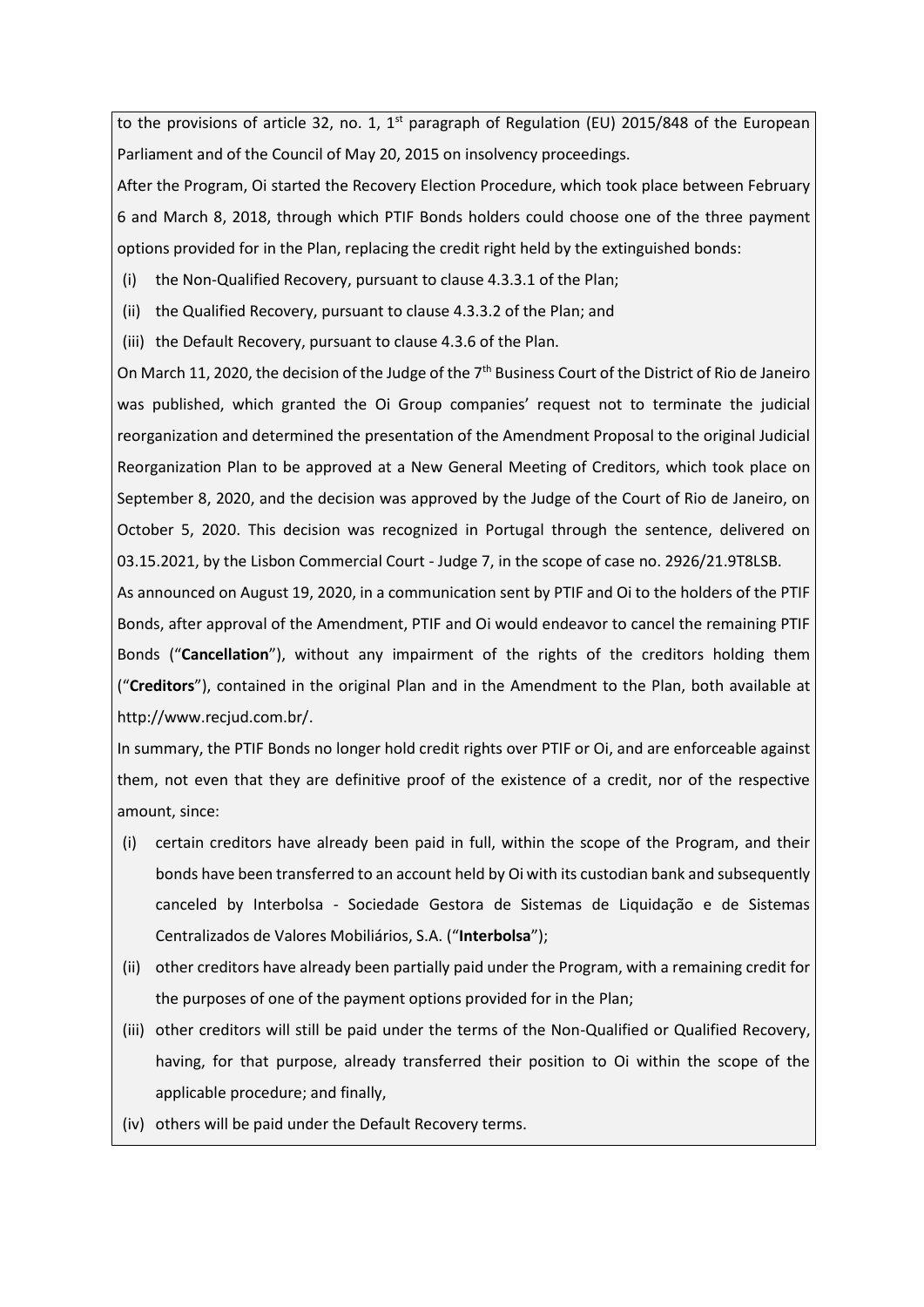The PTIF Bonds of those creditors who opted for the Non-Qualified Recovery, or the Qualified Recovery have, however, already been canceled.

The cancellation of the remaining PTIF Bonds now foreseen, without any prejudice to the rights of the creditors holding them, will occur following the release of the PTIF Bonds blockage that is recorded in the securities accounts of the respective obligation's holders.

# **QUESTION 2. I'M STILL A CREDITOR OF OI. IS MY CREDIT RIGHT AFFECTED BY THE CANCELLATION?**

**ANSWER:** No, the creditor's claim over Oi is not impaired by the Cancellation. The rights of Oi's and PTIF's creditors have already been definitively established by the Plan and are valid under the terms defined in the Plan. Therefore, creditors' rights no longer derive from the ownership of PTIF Bonds, but of Plan.

Under the Plan, creditors who did not participate in the Program or in the Election Recovery Procedure are paid in the Default Recovery.

Cancellation constitutes a precedent condition for the implementation by Oi of the Default Recovery in favor of Creditors who submit a registration request to it ("**Registration Request**").

# **QUESTION 3. WHAT IS THE DEFAULT RECOVERY AND WHO IS ENTITLED TO IT?**

**ANSWER:** If the Oi and PTIF creditor still has a remainder of their credit, not having been fully paid under the Program, nor having chosen the Non-Qualified Recovery for this payment, it will be paid in accordance with the Default Recovery.

The terms of the Default Recovery are defined in Clause 4.3.6. of the Plan, namely regarding the principal amount, grace period, amortization in installments and prepayment option.

## **QUESTION 4: MY PTIF BONDS ARE BLOCKED FOR THE BENEFIT OF OI. WILL THEY STILL BE CANCELED?**

**ANSWER:** Yes. Oi's authorization to release these PTIF Bonds for the exclusive purpose of Cancellation was given by Oi in general terms and was attached to the Instructions transmitted via Interbolsa to the financial intermediaries.

We remind you that the release of the remaining PTIF Bonds for any other purpose will always depend on the presentation of a specific authorization by Oi, and an unauthorized transfer constitutes a violation of the provisions of article 72, no. 4 of the Securities Code.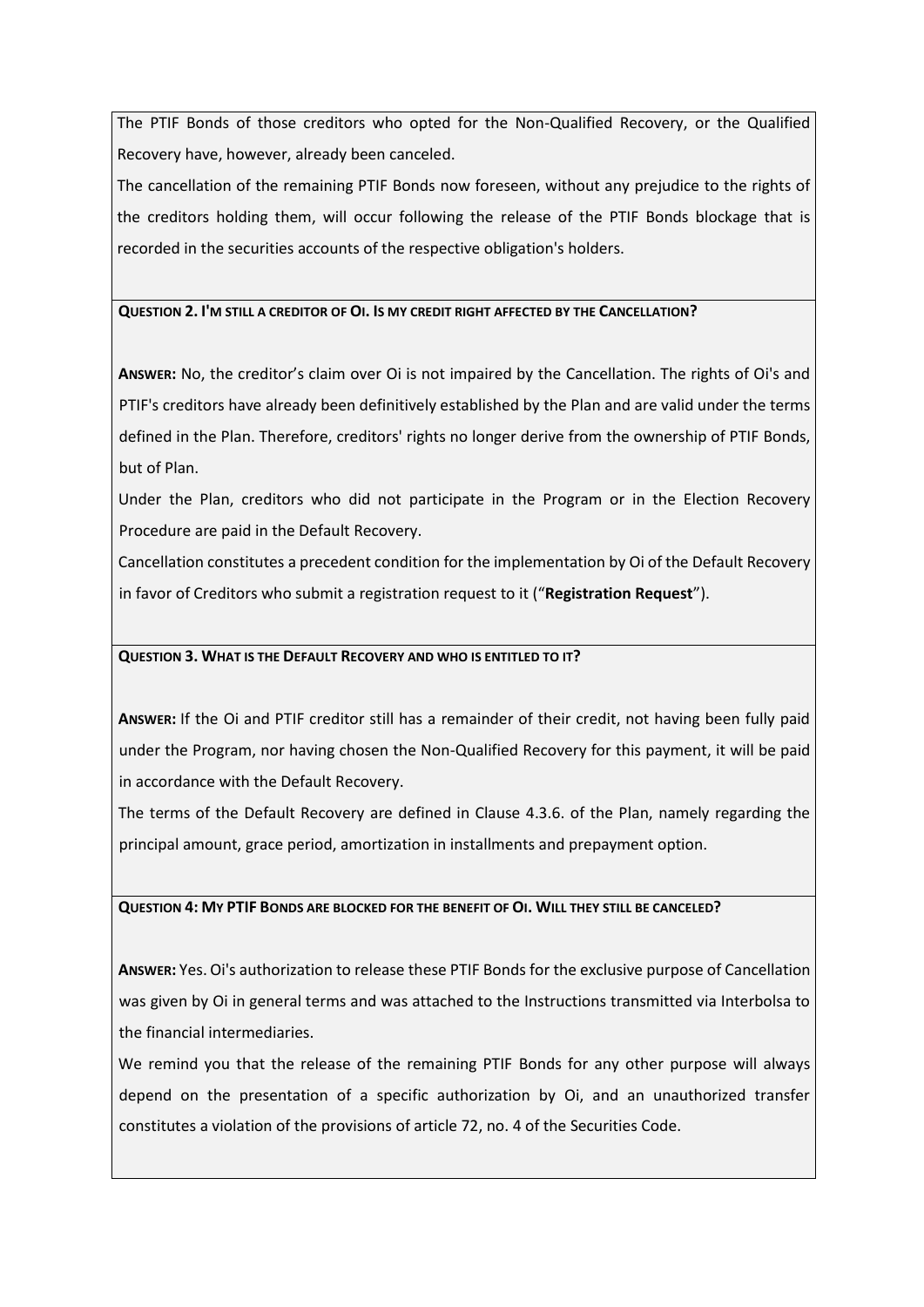#### **QUESTION 5: WHEN WILL THE CANCELLATION TAKE PLACE?**

**Answer:** Cancellation will take place on April 14, 2022.

## **QUESTION 6: BUT IF MY PTIF BONDS ARE CANCELED, WHAT PROOF DO I HAVE OF MY CREDIT TO OI AND PTIF?**

**Answer:** After the Cancellation, and more specifically as of April 14, 2022, the banks participating in the Interbolsa system will provide, **at the request of the client Creditor**, a bank statement of ownership of PTIF Bonds on the Cancellation date, as well as the existence of, when applicable, encumbrances or charges on them, and on their respective beneficiary(ies). Any Creditor, or beneficiary of said encumbrances or charges, may apply for it, for purposes of exercising the respective rights within the scope of the Default Recovery ("**Declaration of Ownership**"; see below the answer to **Question 8**. of this Q&A), immediately for submitting the Request for Registration in the Default Recovery.

We emphasize that it will be up to the Creditor to take the initiative to request the Declaration of Ownership from the respective Bank, under the terms of article 78 of the Securities Code.

The Declaration of Ownership above must contain the mentions contained in the individual register of book-entry values at the time of Cancellation, certifying, namely:

- (i) the name of the Creditors holding the PTIF Bonds;
- (ii) the global position of such Creditors and the document date;
- (iii) its purpose, for example the presentation to Oi for the purposes of exercising the rights attributed to creditors under the terms of the Plan, in accordance with the Default Recovery; and
- (iv) the existence of encumbrances and charges (pawn, pledge or other real guarantees) on the PTIF Bonds, with the identification of the respective beneficiary (if applicable, the participating bank must issue as many declarations as the holders of the encumbrances or charges, which must be sent to Oi by said beneficiaries).

We point out the importance of obtaining and keeping the Declaration of Ownership, with a view to submitting the Request for Registration in the Default Recovery (see below the answer to **Question 8.** of this Q&A), to which the respective credit is submitted.

Obtaining the Declaration of Ownership may be subject to costs, according to bank pricing. Oi and PTIF are not responsible for these costs.

The definitive registration in the Default Recovery (see below the answers to Questions **7. to 10**. of this Q&A) will constitute, for all purposes, proof of the Creditor's credit right after Cancellation.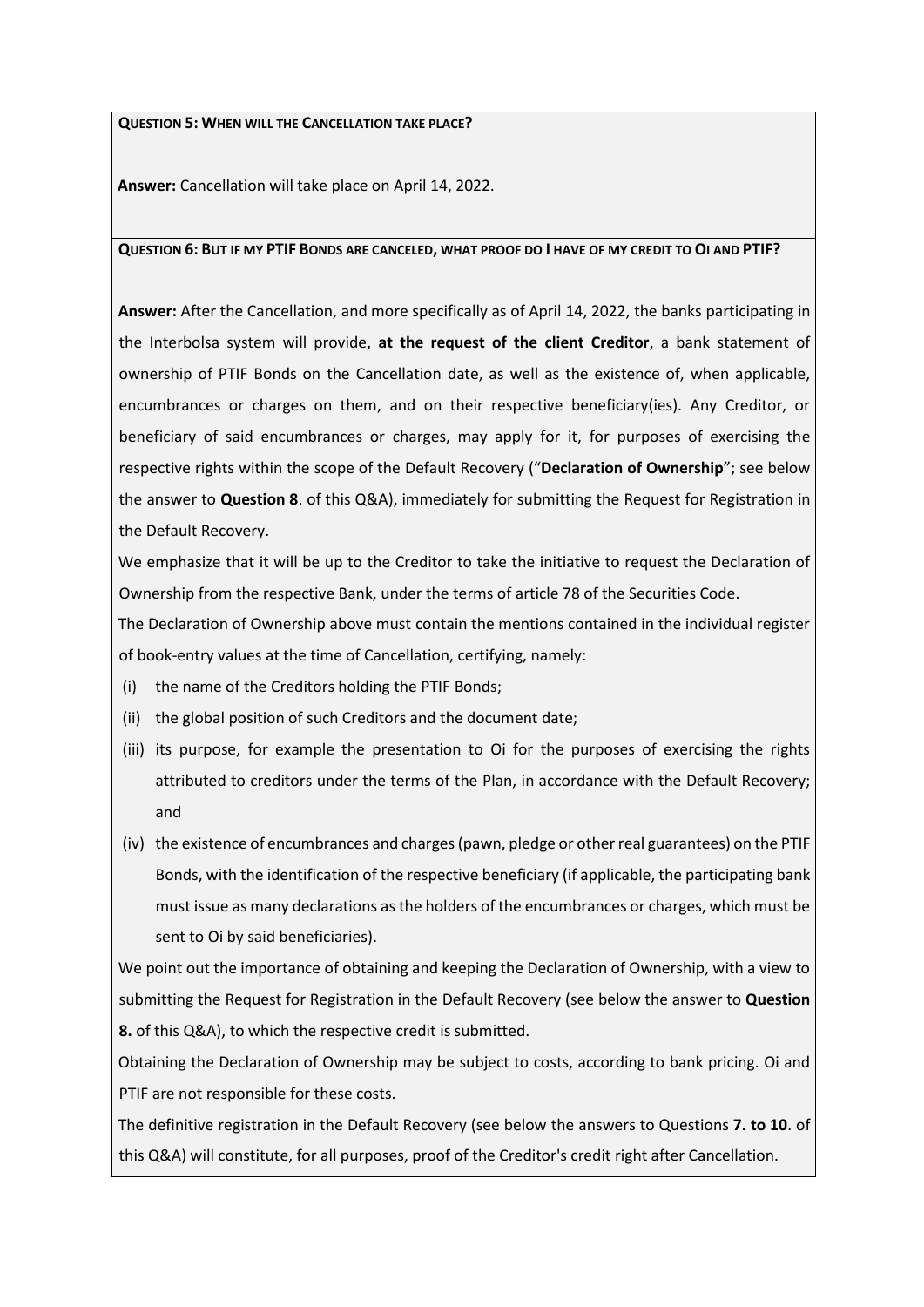# **QUESTION 7: CAN I SUBMIT THE REQUEST FOR REGISTRATION IN THE DEFAULT RECOVERY?**

**ANSWER:** All Creditors who prove their status may submit a Registration Request in the Default Recovery, by submitting all the documents necessary for their verification, in the terms explained below.

**QUESTION 8: CAN I SUBMIT THE REGISTRATION REQUEST IN THE DEFAULT RECOVERY? WHAT DOCUMENTS ARE NEEDED?**

**Answer:** To ensure the proper registration of Creditors holding PTIF Bonds in the Default Recovery register, Creditors must send to Oi, via email to the electronic address [PP-LegacyNotes@oi.net.br](mailto:PP-LegacyNotes@oi.net.br), the following documentation, preferably until December 31, 2022:

- (i) Declaration of Registration Request in the Default Recovery, according to the draft provided by Oi available in the Portuguese version at<https://ri.oi.com.br/notas-legadas/> and in the English version at <https://ri.oi.com.br/en/legacy-notes/> and by PTIF in the Instructions to Financial Intermediaries distributed by Interbolsa;
- (ii) Form in Excel format for identifying the PTIF Bonds held, duly completed and in digital format according to the draft made available by Oi, available in the Portuguese version at <https://ri.oi.com.br/notas-legadas/> and in the English version a[thttps://ri.oi.com.br/en/legacy](https://ri.oi.com.br/en/legacy-notes/)[notes/;](https://ri.oi.com.br/en/legacy-notes/)
- (iii) Declaration of Ownership (pursuant to the above answer to **Question 6.** of this Q&A), as per the draft made available by PTIF in the Instructions to Financial Intermediaries distributed by Interbolsa;
- (iv) Proof of IBAN, duly stamped, for the purpose of identifying the bank account to which Oi will make payments under the Default Recovery;
- (v) Information on the amounts received under the Program, if applicable, and acknowledgment that such amounts must be reduced by Oi to the nominal amount of the calculated credit (if not done), to be completed in the form of the Declaration of Registration Request in the Default Recovery (item **(i)** above);
- (vi) Declaration of knowledge of the credits assignment form and that any credits transfer without notification to Oi, the Judicial Administrator and the Judicial Reorganization Court is ineffective against this, to be included in the form of the Declaration of Registration Request in the Form of Default Recovery (item **(i)** above); and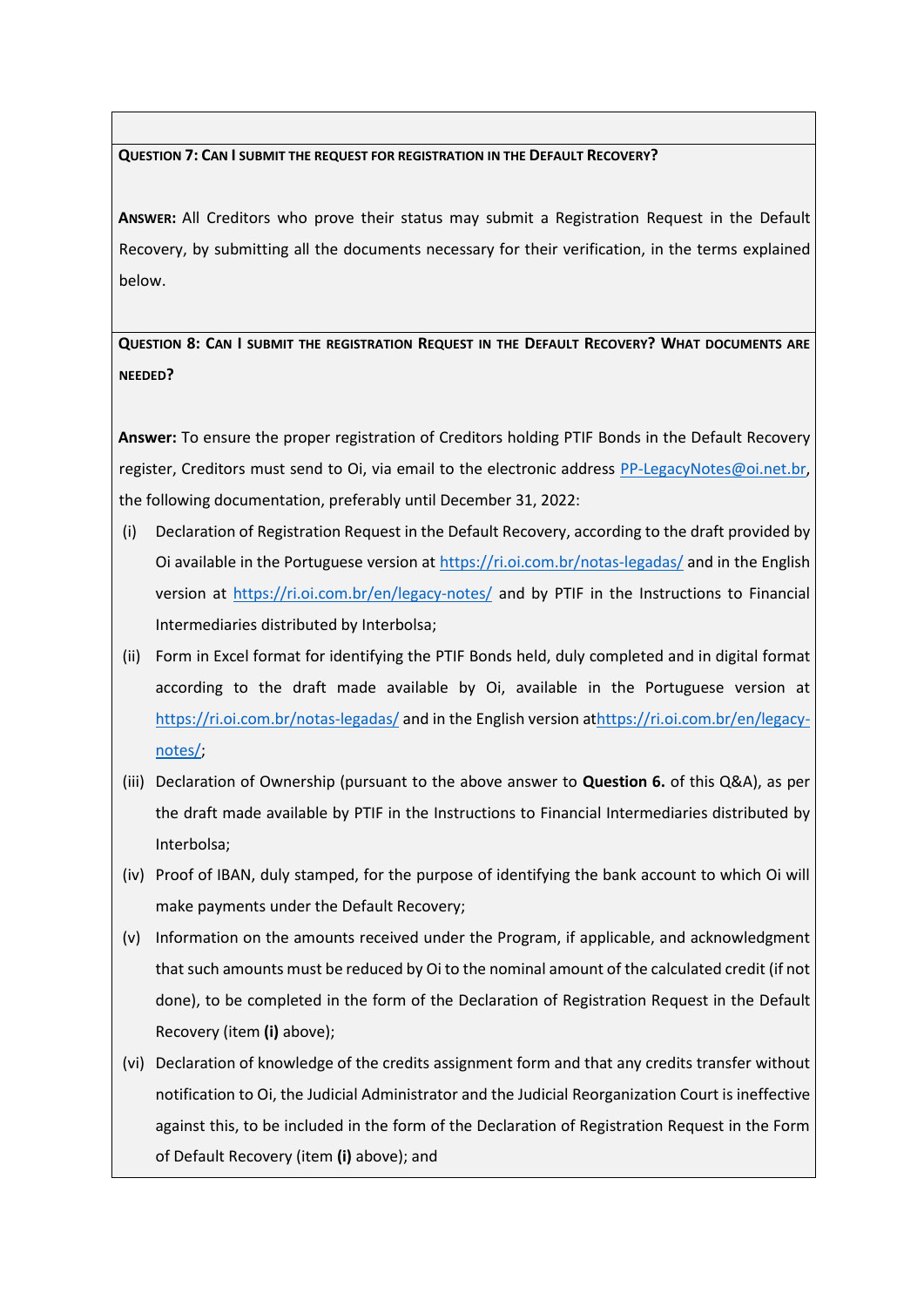(vii) Complete information with a view to communicating with the Creditor and, in any case, by email, contained in the Declaration of Registration Request in the Default Recovery (item **(i)** above) and in the corresponding form.

We alert you to the importance of complying with the aforementioned preferential deadline. Creditors who comply can generally expect a return from Oi by March 31, 2023 with the confirmation of registration. However, it should be noted that the estimated response time may be longer, depending on the volume distribution of registration requests in the Default Recovery.

Any delays by the Creditor in the Registration Request submission may make it difficult to prepare reliable records, which ensure a successive vicissitudes treatment of the credit to be paid in this context. On the other hand, taking into account any restrictions arising from the Plan for the Default Recovery, prompt and diligent action may be in the interest of the Creditor holding the PTIF Bonds subject to the Cancellation.

We also emphasize that the Creditors holding PTIF Bonds are entirely responsible for processing and sending correct, complete and updated information, namely that mentioned above, to Oi.

**QUESTION 9. HOW CAN OI PROCESS THE REGISTRATION IN THE DEFAULT RECOVERY, FOLLOWING THE REGISTRATION REQUEST?**

**Answer:** Within a reasonable period of time after receipt by Oi of the necessary documentation within the Registration Request scope in the Default Recovery at the electronic address [PP-](mailto:PP-LegacyNotes@oi.net.br)[LegacyNotes@oi.net.br](mailto:PP-LegacyNotes@oi.net.br) (see above answer to **Question 8.** of this Q&A), Oi will:

- (i) reconcile the information received from the Creditors with the information received from Interbolsa;
- (ii) determine the remaining credit in favor of the Creditors, after deducting payments already made under the Program;
- (iii) register the Creditors data, as well as the existence of encumbrances or charges on the credits and the respective beneficiaries, in the Default Recovery system; and
- (iv) assign to each Creditor an internal code that will work from then on as the preferred means of authentication before Oi.

Subsequently, and if/when applicable, Oi will send an email to each Creditor, confirming the registration in the Default Recovery, the calculated amount of their remaining credit right (as per item **(ii)** above) and the authentication code assigned ( as per item **(iii)** above).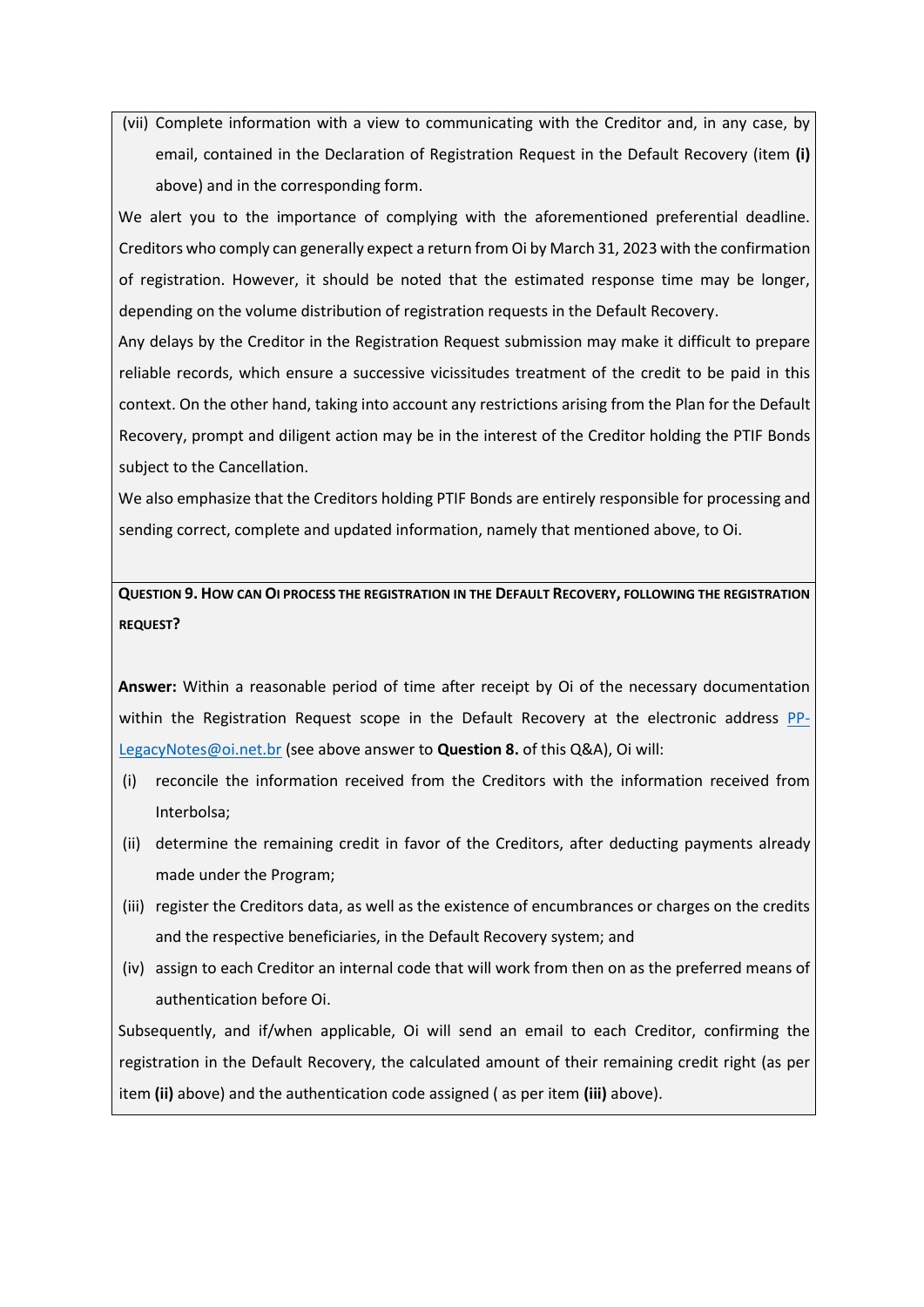As soon as the amounts due to each Creditor are determined under the Default Recovery (according to item **(ii)** above), to which the respective credit will be submitted, these Creditors may again transfer such credits.

We also warn that Oi will not implement the Default Recovery registration in jurisdictions where this mechanism is considered illegal or depends on unforeseen procedures (approval of Prospectus, registration of public offers, etc.).

## **QUESTION 10: WILL MY CREDIT BE CREDITED TO ANY ACCOUNT?**

**ANSWER:** Following the Cancellation, the Creditor's credit right will no longer be titled and allocated to any account (as was the case with PTIF Bonds), but rather maintained internally by Oi in the Default Recovery register.

#### **QUESTION 11. AFTER CONFIRMATION OF REGISTRATION, HOW CAN I CHECK MY UPDATED CREDIT BALANCE WITH OI?**

**Answer:** The Creditor may, after confirming its registration in the Default Recovery, request, in a justified manner, updated information regarding its credit balance with Oi by means of a simple consultation request via email addressed to the same.

Said e-mail must be sent from the email address registered by the Creditor with Oi for the purposes of joining the Default Recovery, with identification of the respective unique registration code. When it does not happen, the Creditor, or its duly authorized representative, must provide sufficient proof of the respective quality, sending the appropriate documentation.

**QUESTION 12. WHAT IS THE SITUATION OF THE BENEFICIARIES OF ENCUMBRANCES OR CHARGES ON PTIF BONDS REGARDING OI, AFTER THE CANCELLATION?**

**Answer:** With the Cancellation, holders of encumbrances or charges on PTIF Bonds may have, under the terms of applicable law, certain rights over their debtor, namely the right to replace the object of these encumbrances and charges, which may fall on the credit registered with Oi.

It is noted that the beneficiary of encumbrances or charges is not a creditor of Oi and, therefore, does not have the legitimacy to join the Default Recovery alone. In this way, the beneficiary of these encumbrances or charges must ensure that the creditor registers in this Default Recovery. The effectiveness of the encumbrances and charges relating to Oi is always dependent, first of all, on the submission by the Creditor of the Registration Request in the Default Recovery, through the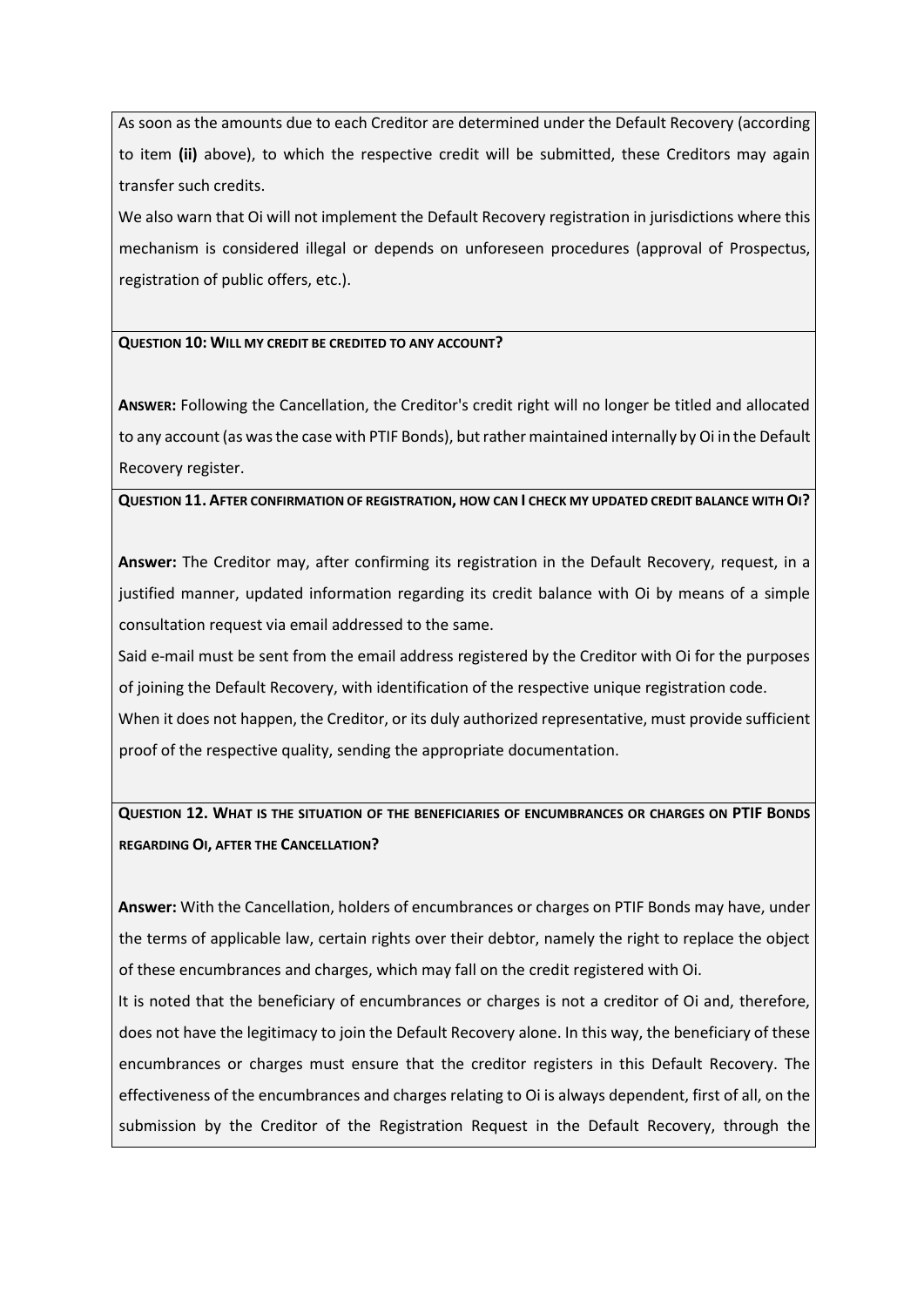submission of the Declaration of Registration Request in the Default Recovery (see above answer to **Question 8.** of this Q&A) and its subsequent acceptance/confirmation by Oi.

It should be noted that, given the diversity of regimes to which these encumbrances or charges may be subject, it will always be up to the beneficiary to comply with the remaining applicable requirements, according to the applicable law, to preserve their right.

Constituting or transferring any encumbrances or charges on the Creditor's credit rights under the Default Recovery will only be effective against Oi if it is notified, under the terms of applicable law, via email to the electronic address [PP-LegacyNotes@oi.net.br,](mailto:PP-LegacyNotes@oi.net.br) accompanied by the necessary and sufficient documentation for this purpose, in terms satisfactory to Oi.

If encumbrances or charges are created on PTIF Bonds, which are effective against Oi, under the terms of the applicable law, Oi will maintain, along with the register of Creditors who have adhered to the Default Recovery, the register of the beneficiaries of the encumbrances and charges that have been notified to it and that are effective against it and will also send the respective information to such beneficiaries.

## **QUESTION 13: HOW TO PROCEED IN CASE OF ASSIGNMENT OF CREDITS OR SUCCESSION** *MORTIS CAUSA***?**

**Answer:** If there is credit assignment or succession *mortis causa*, such situation must be notified to Oi, to the Judicial Administrator and to the Judicial Reorganization Court (under the terms of Clause 13.8 of the Plan), via email to the email address  $PP$ -LegacyNotes@oi.net.br, accompanied by the necessary and sufficient documentation for that purpose (including a statement that the assignees/heirs are fully aware of the terms and conditions of the Plan and globally of the circumstances surrounding the relevant credit rights over Oi), pursuant to applicable law and satisfactory to Oi. Additionally, it should be requested to the registration on behalf of the assignee, under penalty of the assignment of credits not being enforceable against Oi.

As with the beneficiaries of encumbrances and charges, Oi will keep, along with the register of Creditors who have adhered to the Default Recovery, the register of its assignees, to whom it will also send the respective information.

**QUESTION 14. HOW WILL THE PROCESSING OF PERSONAL DATA WORK WITHIN THE SCOPE OF REGISTRATION IN THE DEFAULT RECOVERY?**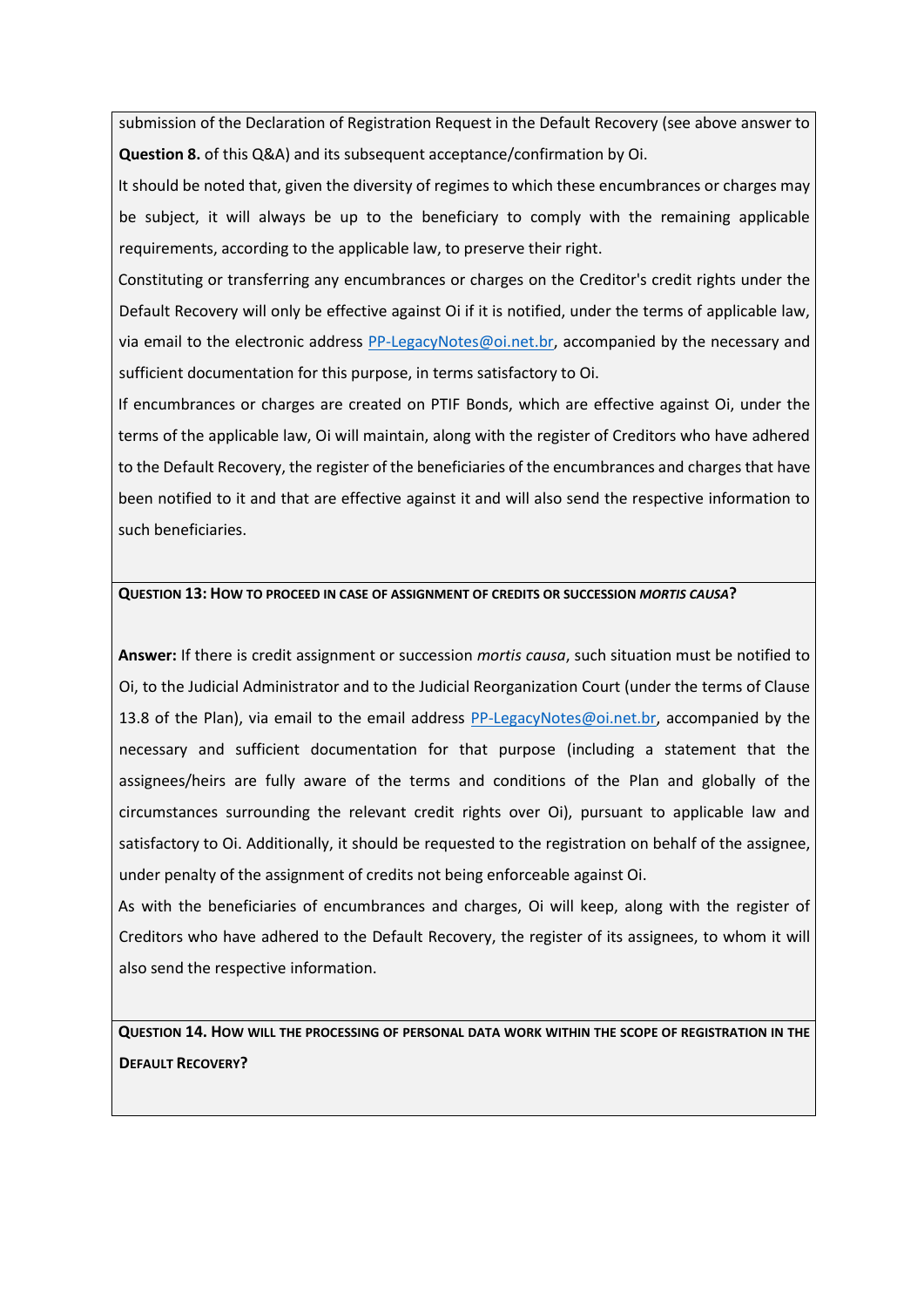**ANSWER:** The personal data collected ("**Personal Data**") will be processed based on compliance with a legal obligation, to pursue the purposes arising from the context of the Program and following the judicial approval of the Plan and respective recognition and publicity in Portugal.

Personal Data will be processed:

- (i) for legitimate, specific, explicit and informed purposes, without the possibility of further processing in an incompatible or different way from the informed one;
- (ii) in a compatible, proportionate and non-excessive manner in relation to the collection purpose, and processing for illicit or abusive discriminatory purposes is strictly prohibited;
- (iii) in respect of the holders' rights involved, in full compliance with the applicable rules; and
- (iv) observing the use of technical and organizational measures capable of protecting personal data against unauthorized access and accidental, unauthorized or unlawful situations of destruction, loss, alteration, communication or dissemination.

Personal Data may be communicated:

- (i) between companies of Oi Group;
- (ii) with third parties contracted/authorized by Oi for measures related to the Program or legitimated to process the data exclusively to carry out activities relevant to the scope of the purpose of data collection;
- (iii) due to a legal, regulatory obligation, court order or request from government authorities with powers to do so;
- (iv) with judicial and/or administrative authorities to fulfill obligations and/or exercise rights, if applicable; and

(v) with third parties, not provided for herein, with the specific and express consent of the holder. Oi will retain the holder's Personal Data for the period necessary in accordance with the purpose of data collection, and the data may be kept for a longer period if strictly necessary to comply with the legal or regulatory obligation to which Oi is subject, or even to exercise any of Oi's rights in administrative, judicial or arbitration proceedings, without prejudice to other cases applicable in the legislation in force.

In accordance with the law, the data holders may exercise their rights of access, rectification, limitation of treatment, portability, erasure and opposition, as well as withdraw consent (without prejudice to the treatment carried out to date), by means of a written request addressed to to Oi. The holder may also file a complaint with a supervisory authority, if considers that the data processing carried out violates the applicable legal provisions.

# **QUESTION 15. HOW WILL REGISTRATION MAINTENANCE WORK IN THE DEFAULT RECOVERY?**